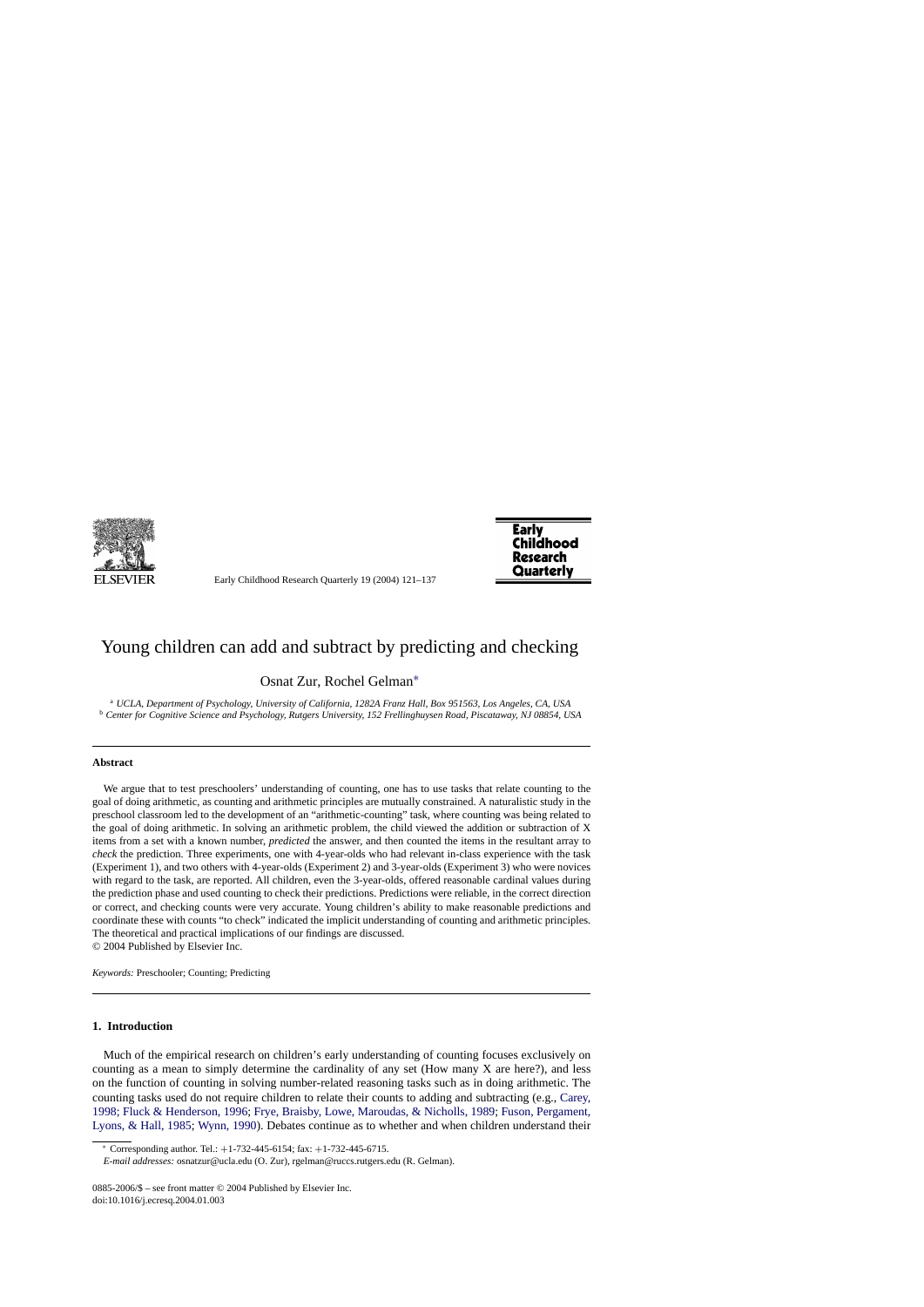#### **Counting and Arithmetic Principles**



Fig. 1. A schematic representation of the relationship between the [Gelman and Gallistel \(1978\)](#page-15-0) counting and arithmetic principles.

verbal counts, with many researchers holding that early counts are nothing but rote learning [\(Fuson,](#page-15-0) [1988; Sophian, 1998\).](#page-15-0) We submit that it is hard to address these questions without using tasks that relate counting to the goal of doing arithmetic. This is because counting and arithmetic principles are mutually constraining (Fig. 1). Counting must yield cardinal values that can be added, subtracted, or ordered, in accordance with the arithmetic reasoning principles.

Some have studied preschool counting in the context of arithmetic tasks (see [Gelman, 1972,](#page-15-0) 1978; and others in this volume). The number of such investigations is small, especially as compared to the vast number on counting and/or numerical ordering. Current theoretical debates about early competence take place almost entirely in terms of results from one or another counting task. This is like using a series of first stage displays in a number conservation task and never going on to the transformation part of the task. [Gelman \(1972\)](#page-15-0) concurred with Piaget on a general point: Failure to consider a child's response to transformations renders ambiguous the interpretation of knowledge.

We searched for a new counting task, one that requires young children to relate verbal counting to arithmetic reasoning, by observing a 4-year-old preschool classroom. Our goal was to identify activities in which children have the opportunity to embed their knowledge of counting in a number-relevant reasoning task, as opposed to a rote count routine.

#### *1.1. Evolving the arithmetic-counting task*

We zeroed in on a classroom number game. In what we dub arithmetic-counting, counting functions to achieve a cardinal value to an addition or subtraction problem. [Fig. 2](#page-2-0) shows a child participating in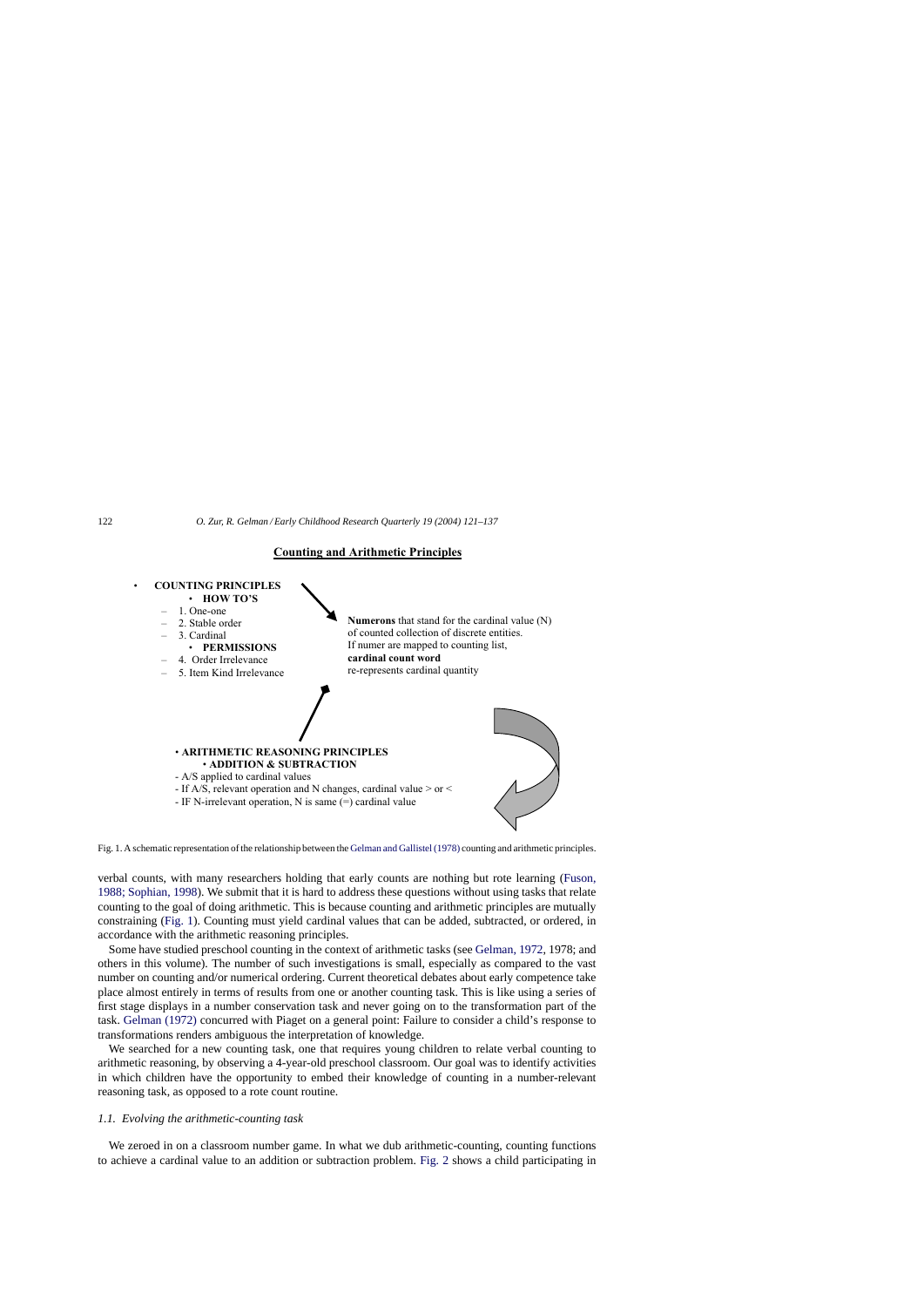<span id="page-2-0"></span>

Fig. 2. Preschool child following teacher's in-class request to place *N* more 'donut' on the board.

an example of the number game the teacher introduced during circle time. She did this while placing the mentioned items, e.g., donuts, on an upright flannel board. The teacher first had the class determine how many objects were in a collection (e.g., that there were 10 donuts). Next, while the class sang the number song (e.g., "Ten little donuts in the bakery shop ... along came John with 2 pennies to pay. He got two donuts and walked away"), a child was asked to remove or add a certain number of items (e.g., 2 donuts). The remaining objects were visible. Then children called out the resulting answers, without having counted. When three donuts were removed, various children said, "Maybe eight"; "Nine"; "Seven"; "No, nine"; "I think eight"; and so on. Another child turned to the teacher and said, "You count!" Instead she had them count and decide who was right.

Since the class quickly caught onto the rules of game we asked the teacher to move to a systematic sequence, adding and subtracting only one each time from a number no larger than 7. Children were asked first to predict the addition or subtraction result and then to check by counting. We were very impressed with the staying power of these young children and their competence. So we suggested that she alter the problems' difficulty level by gradually increasing the set size (from 7 to 15 and varying the number added or subtracted from the array ( $N = \pm 1$ , 2 or 3). Now, every time the main refrain of the song repeated, children predicted the answer to a problem, and then checked their prediction by counting. Only when children agreed on the answer did they continue to the next refrain. The prediction and checking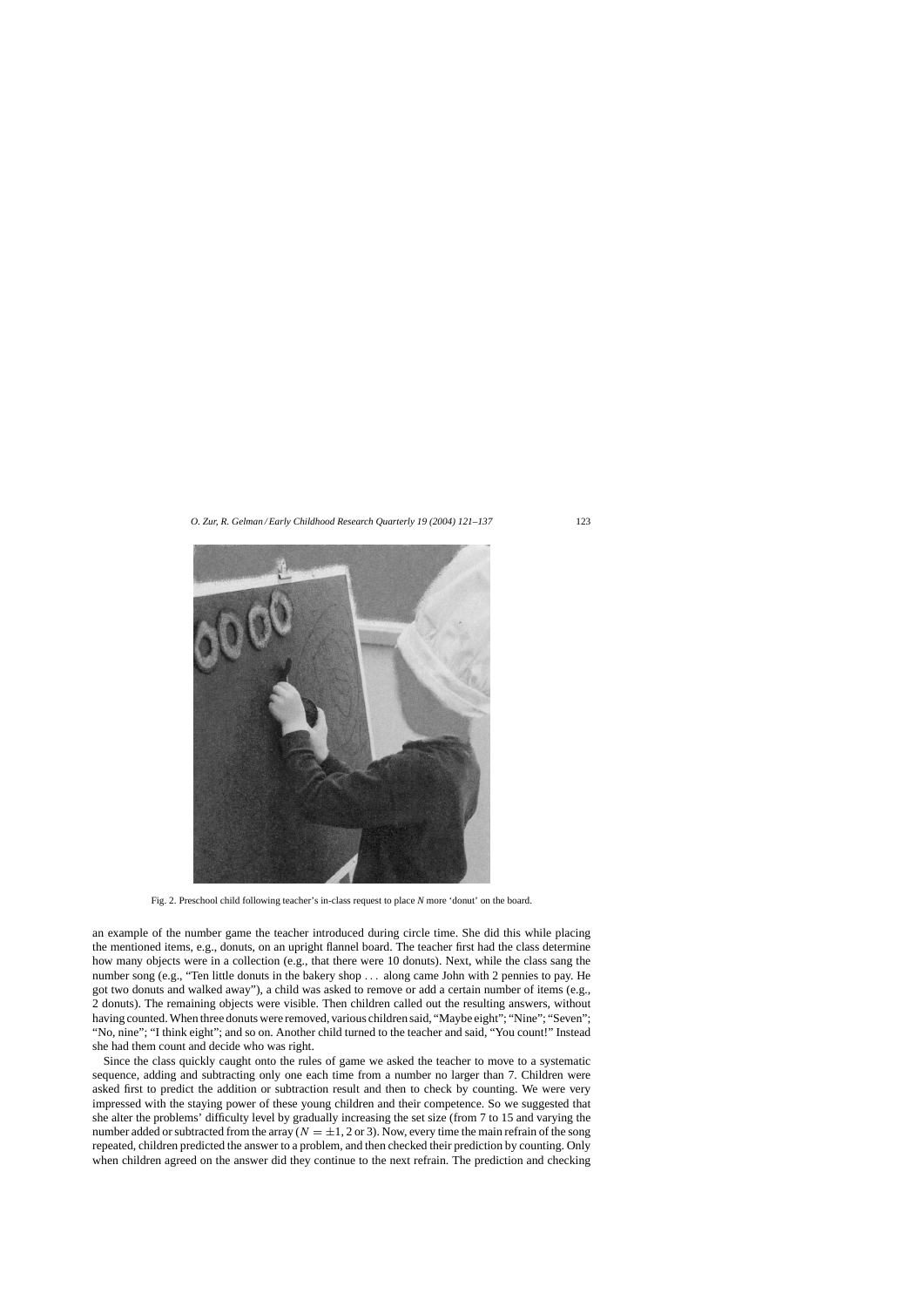#### **Predict and Check Procedure**

<span id="page-3-0"></span>

Fig. 3. Schematic outline of the predicting-counting experimental procedure used in all experiments.

components became integral parts of the number game as well as the framework for a new experimental paradigm. Fig. 3 illustrates the resultant structure and sequence of steps within a given problem.

To start a problem sequence, children answer a "How many?" (HM) question and generate an initial starting value by counting the array. This done, addition or subtraction commences. Now children have to monitor whether addition or subtraction is performed, and predict the resulting *N*. Next, they count to check their prediction. The value obtained for a check then serves as the start of the next problem, and the predicting and checking-count procedure repeats.

The group's in-class performance on both addition and subtraction of the arithmetic-counting song was impressive. Children quickly caught onto the distinction between "predicting" and "checking." Their predictions were consistent with the arithmetic principles, that addition increases and subtraction decreases numerosity, even with set sizes as large as 15. Furthermore, many of the children's predictions and checking counts were accurate or close to accurate.

## *1.2. From the classroom to the experiment*

There are several questions one can ask about the in-class activity. First, did individual children share what appeared to be the group competencies? Second, how will children who do not have the in-class experiences perform? Third, what can be expected of even younger children? Three experiments addressed these issues. Experiment 1 (Group-to-Individual) tested the experienced children with a procedure that closely paralleled the classroom set-up. A Follow-up study was done with children in a different class to see if we could replicate our findings with children who did not have in-class experience. Finally, in a third study, 3- to 3.5-year-olds were run in a study with a restricted set size range. They too had no in-class experience.

All studies employed the "Arithmetic-counting" procedure. Our goal was to determine whether children could count with understanding when they do so in the service of solving addition and subtraction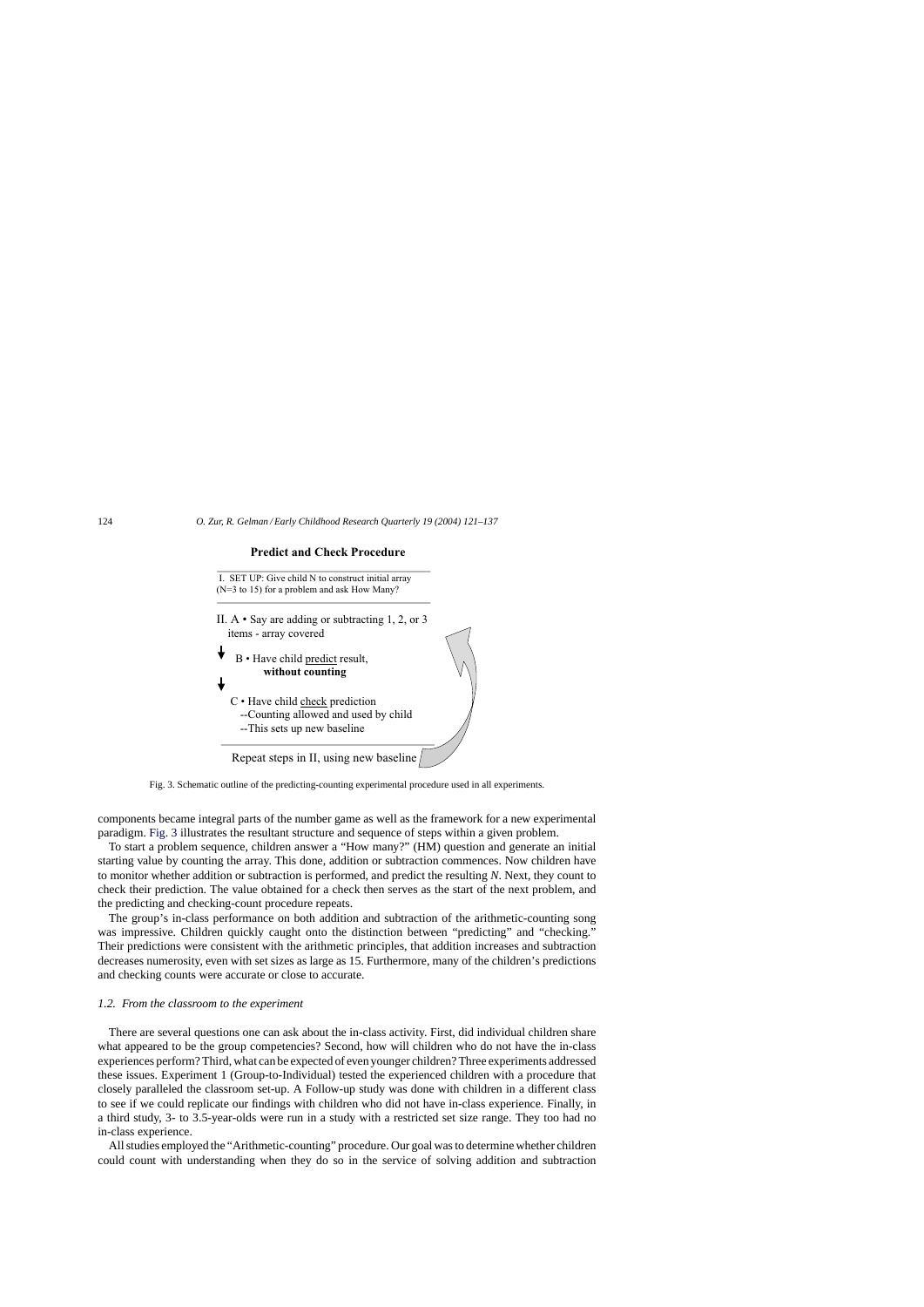problems. By using the arithmetic-counting task to achieve this goal, we also can ask whether children can distinguish between "predicting" and "checking." To predict, the child had to generate a cardinal value, to estimate the answer before counting the set. Checking, on the other hand, involved the systematic use of counting as a method for verifying a prediction.

The participants in the first two studies attended a child-care site on a university campus in West Los Angeles and came from an ethnically and racially mixed sample of parents who were students, employees and faculty on the campus. Some children were on scholarship or had their fees subvented from grants for families with economic need. Still, the sample was predominantly middle-class. The 3-year-olds attended a summer day camp in the West Valley of Los Angeles. Signed permission was obtained for all children.

#### **2. About the research**

Children in the first study (Group-to-Individual) were run in a procedure that stayed as close to the evolved classroom procedure as possible. We needed to determine how many children contributed to the overall impression of successful classroom engagement. Therefore, as in the class, the arrays were not covered during the prediction phase and the experimenter mentioned the use of counting to check a prediction.

The second study (Follow-up), used a more stringent procedure. On any given trial, after items were added or subtracted, the resultant set was covered, and only then children were asked to predict. During the checking phase, children had to decide, on their own, to count to check. The researcher simply said, "Let's find out" or "Let's check your prediction." These changes, in combination with the absence of in-class pre-test experiences, allowed us to obtain evidence about the effects of experience on counting, skill at arithmetic, and the general skills of predicting and checking. A third study with young 3-year-olds asked whether even children this young can count with understanding as evidenced by their ability to distinguish between predicting and checking.

# *2.1. The 4-year-old studies*

#### *2.1.1. Details*

The children in the first and second study ranged in age from 3.5 to 5.5 years ( $M = 4.9$ ) and 3.11 to 5.4 years  $(M = 4.7)$ , respectively. There were six boys and eight girls in the first study and equal numbers of boys and girls (six each) in the second study. Children were individually tested in a two 15-min sessions on two different days in a quiet place at their schools. The sessions were video- and audiorecorded.

A common experimental design was used in both 4-year-old studies. This included three problem-sets administered in an easy-to-hard sequence ([Table 1\) w](#page-5-0)ith Problem-sets 1, 2 and 3 run successively. The third set was run on a different day. The maximum set size encountered was 10, 12 or 15 on Problem-sets 1, 2, and 3, respectively. Problem-set 1 (subtract-easy) and Problem-set 2 (subtract-hard) had only subtraction problems. Problem-set 3 [Mixed A/S,  $N \pm (1, 2, 3, 4, 5)$ ] included addition and subtraction items and was based on Eric Carl's (1972) *The Rooster Who Set Off to See the World*, a story that the teacher read several times to her class. There were two versions of the story (familiar and novel order), with the first following the original story in the book as well as classroom activities paired with it. The second version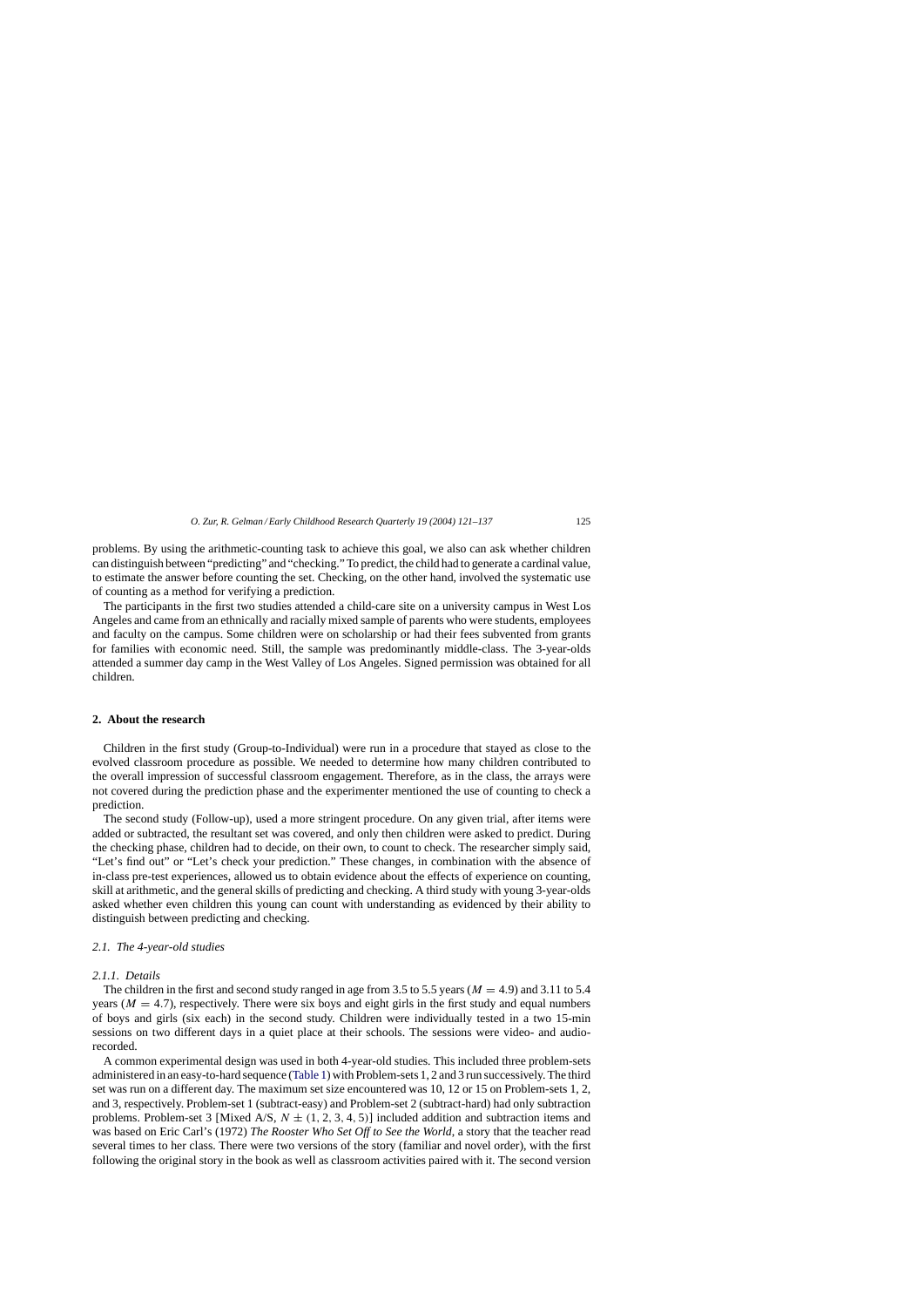<span id="page-5-0"></span>Table 1

| Problem-sets     | Experiment 1 Group-to-Individual                   |         |             | Experiment 2 Follow-up |          |             |
|------------------|----------------------------------------------------|---------|-------------|------------------------|----------|-------------|
|                  | Mean prediction                                    | S.D.    | Correct (%) | Mean prediction        | S.D.     | Correct (%) |
|                  | Problem-set 1: Subtract Easy $(N - 1)$             |         |             |                        |          |             |
| $10 - 1$         | 8.3                                                | 1.0     | 0.66        | 7.4                    | 2.7      | 0.67        |
| $9 - 1$          | 7.5                                                | 1.0     | 0.77        | 7.9                    | $0.8\,$  | 0.67        |
| $8-1$            | 7.2                                                | 1.3     | 0.77        | 6.7                    | 0.6      | 0.82        |
| $7 - 1$          | 5.8                                                | 0.4     | 0.84        | 6.3                    | 0.9      | 0.83        |
| $6 - 1$          | 5.2                                                | 1.0     | 0.84        | 5.7                    | 2.7      | 0.58        |
| $5-1$            | 4.2                                                | 0.9     | 0.84        | 4.2                    | $0.6\,$  | $0.92\,$    |
|                  | Problem-set 2: Subtract Hard $(N - 1, 2, 3)$       |         |             |                        |          |             |
| $12 - 1$         | 10.0                                               | 4.3     | 0.22        | 10.6                   | 4.4      | 0.20        |
| $12 - 3$         | 7.8                                                | 2.2     | 0.40        | 7.8                    | 1.3      | 0.40        |
| $11 - 2$         | 8.4                                                | 1.7     | 0.33        | 8.2                    | $2.0\,$  | 0.00        |
| $9 - 3$          | 7.2                                                | 1.5     | 0.22        | 7.7                    | 3.1      | 0.50        |
| $9 - 2$          | 8.0                                                | 0.7     | 0.40        | $7.2\,$                | $0.8\,$  | 0.50        |
| $7 - 1$          | 7.4                                                | 1.9     | 0.60        | 5.5                    | $1.2\,$  | 0.83        |
| $6 - 2$          | 3.7                                                | 0.5     | 0.71        | 3.9                    | 0.3      | 0.92        |
| $4 - 3$          | 1.0                                                | 0.0     | 1.00        | $1.0\,$                | 0.0      | 0.00        |
|                  | Problem-set 3: Mixed A/S ( $N \pm 1, 2, 3, 4, 5$ ) |         |             |                        |          |             |
| Familiar Version |                                                    |         |             |                        |          |             |
| $1+2\,$          | 3.0                                                | $0.0\,$ | 1.00        | 3.0                    | $0.00\,$ | 1.00        |
| $3 + 3$          | 5.6                                                | 1.6     | 0.38        | 5.7                    | 0.50     | 0.71        |
| $6 + 4$          | 8.8                                                | 1.4     | 0.50        | 9.4                    | 1.6      | 0.43        |
| $10 + 5$         | 12.6                                               | 3.3     | 0.13        | 13.5                   | 1.9      | 0.43        |
| $15 - 5$         | 10.5                                               | 2.3     | 0.75        | 10.3                   | 1.5      | 0.71        |
| $10 - 4$         | 5.8                                                | 1.3     | 0.62        | $6.0\,$                | $0.8\,$  | 0.71        |
| $6 - 3$          | 3.0                                                | 0.0     | 1.00        | 3.0                    | 0.0      | 1.00        |
| $3 - 2$          | 1.0                                                | 0.0     | 1.00        | $1.0\,$                | $0.0\,$  | 1.00        |
| Novel Version    |                                                    |         |             |                        |          |             |
| $1 + 5$          | 7.2                                                | 1.6     | 0.50        | 7.5                    | 1.9      | 0.50        |
| $6 + 2$          | 8.8                                                | 1.3     | 0.60        | 7.8                    | 0.4      | 0.80        |
| $8 + 4$          | 11.5                                               | 1.5     | 0.33        | 12.0                   | 3.8      | $0.00\,$    |
| $12 + 3$         | 13.5                                               | $2.0$   | 0.50        | 12.8                   | 2.7      | $0.00\,$    |
| $15 - 2$         | 12.1                                               | 1.6     | 0.00        | 13.0                   | 3.3      | 0.00        |
| $13 - 3$         | 9.3                                                | 1.8     | 0.50        | 9.2                    | 3.7      | 0.00        |
| $10 - 5$         | 5.1                                                | 0.4     | 0.83        | 6.2                    | 2.7      | 0.40        |
| $5 - 4$          | 1.0                                                | $0.0\,$ | 1.00        | $1.0\,$                | 0.0      | 1.00        |

Problem sets and results for both 4-year predict and check experiment

altered the animal combinations and order of addition and subtraction problems to create a novel problem set.<sup>1</sup> Three children recruited for the second study were dropped due to illness or response bias.

The novel problem set allowed us to assess whether transfer occurred. The problems in each of the problem-sets are listed in Table 1.

<sup>&</sup>lt;sup>1</sup> For version II, the original order in which the kinds of animals were added or subtracted from the array was changed to generate novel combinations of animal kinds and set sizes. Children were randomly assigned to either version I or II.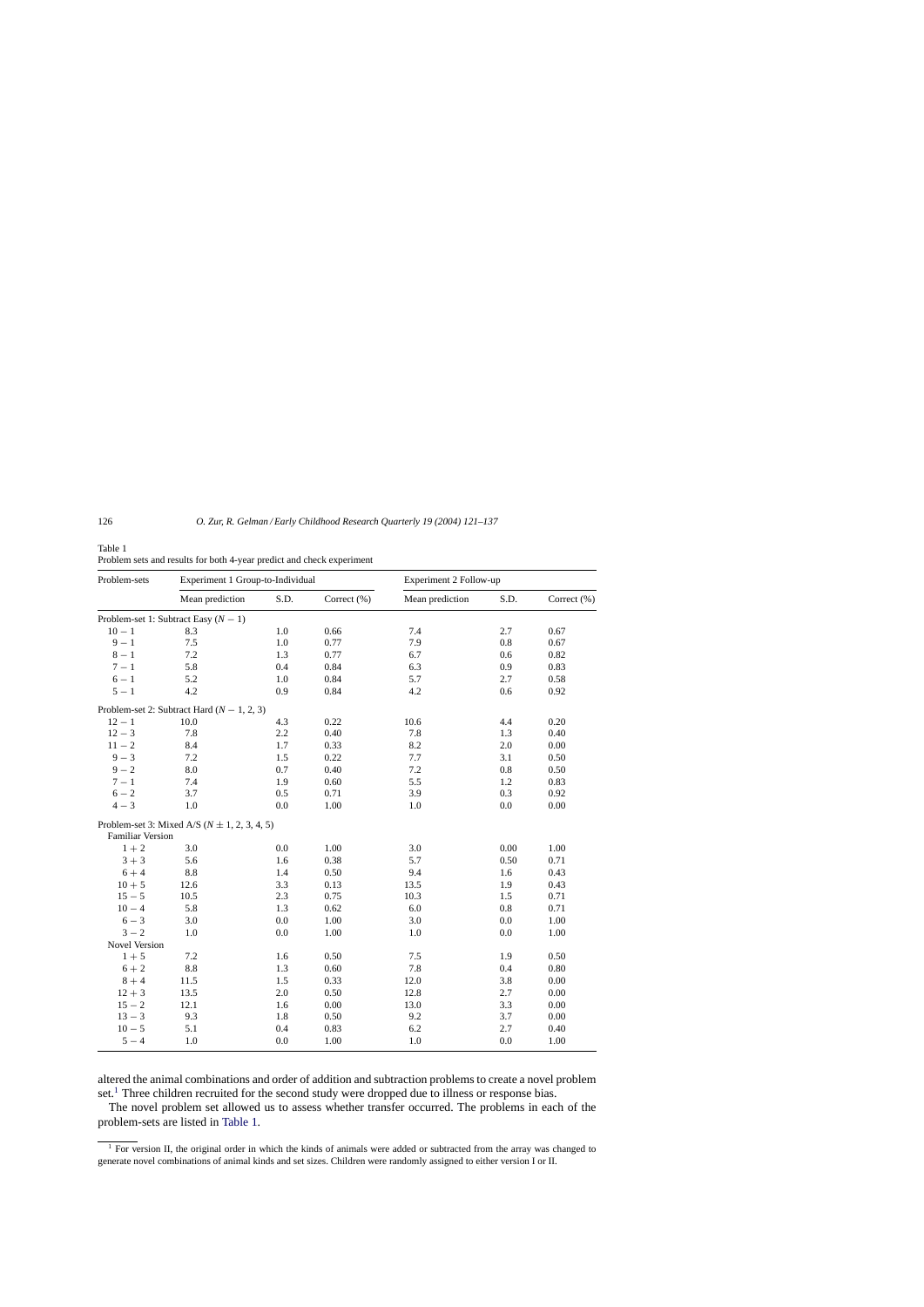#### *2.1.2. Procedure*

The flannel board and felt pieces were the same ones the teacher used in class when presenting number songs/games. In addition, a farmer's hat and a caterpillar puppet were used on Problem-set 1, and 12 pennies and a baker's hat were used on Problem-set 2. Felt pieces were placed on flannel board, as they were in the teacher number songs/games. These pieces included 10 green apples (7 cm  $\times$  7 cm), a tree, and 10 yellow ducks (5 cm  $\times$  5 cm) on Problem-set 1, 12 brown donuts (9 cm) on Problem-set 2, and 1 rooster, 2 cats, 3 frogs, 4 turtles, and 5 fish (each about  $7 \times 9$  cm) on Problem-set 3. Animals of the same kind were identical. In addition, a farmer's hat and a caterpillar puppet were used on Problem-set 1, and 12 U.S. pennies and a baker's hat were used on Problem-set 2.

A test cycle started with the opening request of "How many?" to establish the numerosity of the initial array, and the child was encouraged to count to obtain the answer. This was the only time in a problem-set that the How Many? question was featured. The task continued with a recursive sequence of arithmetic trials. Each trial constituted the re-current cycle of a transformation, prediction, and checking phase ([Fig. 3\).](#page-3-0) For the transformation, items were added to or subtracted from the array (depending on the task kind) by the experimenter. The child predicted the number of items in the transformed array, and only then checked his/her prediction by counting the items. The starting array on the next trial within the problem-set was always that same as the post-transformed array that resulted as a consequence of the previous arithmetic operator. The problems in each problem-set were embedded in a story.

On each problem-set, the child was treated as an active agent in the scenario (e.g., "Let's pretend you are a baker"). (The story used in each of the three problem-sets is available from the authors.) If a child tried to count the array before making a prediction, the experimenter said, "Wait, before you count, let's make a prediction first. How many apples/ducks are left?" and only then did she let the child count the array to check his/her answer. When the occasional child did not make a prediction, E said, "Any prediction is good."

#### *2.2. Four-year-old results*

#### *2.2.1. Counting for the "How Many?" set-up and checking phases*

The assessments of counting came from the*How Many? (HM)* question at the beginning of a problem-set sequence, as well as from the checking phase. The initial sets had 10 (Problem-set 1) and 12 (Problem-set 2) felt items. The child first placed the items on the board, and then was asked the opening question, for example, "How many apples do you have on your tree?" All children in the Group-to-Individual study and all but one child in the Follow up study successfully counted up to 10 or 12.

We were especially interested in whether the children would restate the last counting tag in their list after counting to answer the initial How Many? Question. Many who study early math require that a child repeat their last count word, e.g., "one, two, three—three," when asked "How Many?"(HM). The claim is the child lacks a cardinal principle if she does not end by announcing the cardinal value, by repeating their last count word. When preschool children are asked the HM question, they seldom restate the last counting tag (e.g., [Fluck & Henderson, 1996; Fuson, 1988; Wynn, 1990\).](#page-15-0) Our results concur. None of the children in the first study, and only one Follow up child repeated the cardinal value (10) after counting out loud up to 10 in Problem-set 1. On Problem-set 2, however, some of the Group-to-Individual children did repeat the cardinal value after the initial count. Four children restated the cardinal value (12) and three others said "a dozen" *after* counting. (The term "dozen" had been introduced to the class a few months earlier.) None of the children in the Follow-up study restated the cardinal value (12) in Problem-set 2.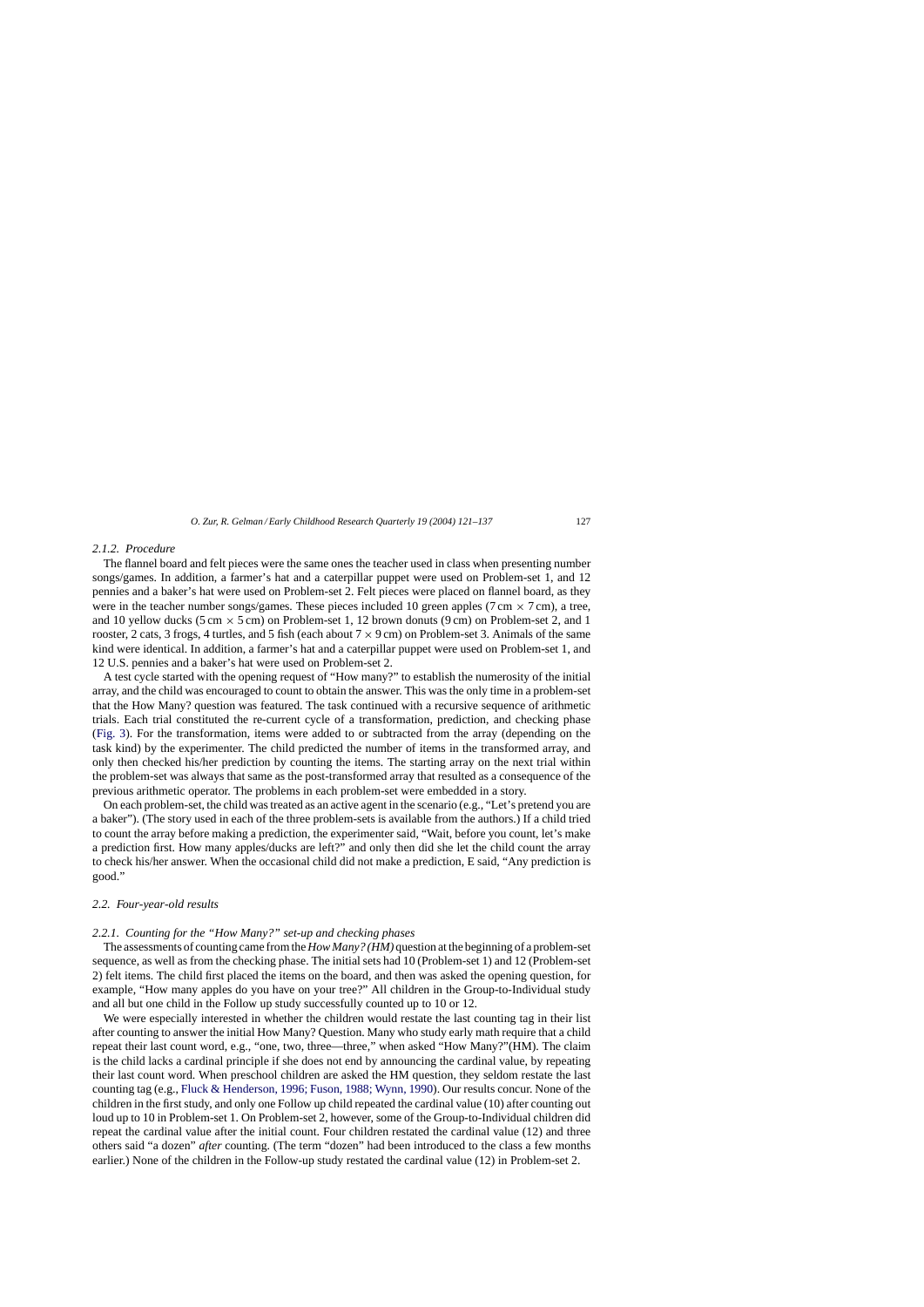During the checking phase of a trial, all children in the Group-to-Individual study and in the Follow-up study counted to check. The fact that all children in the Follow-up study spontaneously counted to check their predictions is particularly impressive given that in this study the experimenter did not suggest this strategy. Children counted correctly on the majority of checking counts. On the Group-to-Individual study, children miscounted on 4% of the checking trials but were correct on all but 2 ( $N = 15$ ) trials when they recounted more slowly. (The errors were mainly on set-sizes  $=$  or,  $>$ 9). Similarly, the majority of the Follow-up children counted without error; those who erred did so on set sizes of 10 or more. When the experimenter hinted that they could recount slowly, they did so without error. Again, the tendency to restate the cardinal number after a count was rare—it only happened in the Follow-up study and then on only one trial. However, as we shall see, the standard interpretation of such HM task response patterns, is probably wrong.

#### *2.2.2. Predictions*

Review of the videotapes revealed that children followed instructions and treated *predictions* differently than *checks*. When making a prediction, children typically replied immediately with a cardinal value. This contrasts with the fact that they always counted during the checking phase of the trial. This pattern of results held for children in the Follow-up study, even though they did not have prior experience with the task procedure. These children made cardinal value predictions on all but 2% of the problems (four trials).

Prediction answers were scored at three different levels of stringency: (1) the directionality, that is, whether children's predictions were in the arithmetically correct direction for either an addition or subtraction problem; (2) whether the answer  $= N \pm 1$ ; and (3) perfect. The overall results, across all problem types, for each level of strictness are shown in [Fig. 4.](#page-8-0)

As is evident in the left most bars of [Fig. 4](#page-8-0) children's predictions in both experiments were very likely to be in the right direction for each problem-set. Thus, the children knew that addition and subtraction increases and decreases the value of *N* and were able to give reasonable answers. We note that the latter result reveals considerable knowledge about the relative ordering value of different count words—even when set sizes go beyond the small number range, especially since it was obtained in both studies.

As the middle bars of both the top and bottom halves of [Fig. 4](#page-8-0) show, for each problem-set, when the accuracy criterion is  $N = \pm 1$ , success levels are lower than when the criterion is Correct Direction. They also are better than those requiring perfect answers. Over 70% of the children's predictions in both of the studies deviated from the correct answer by only  $\pm 1$ . In the first experiment, the mean average distances from the correct answers were 0.31, 1.04, and 0.95, respectively, and the percent correct predictions were 78, 54 and 60%, for Problem-sets 1, 2, and 3, respectively. The comparable scores for those in the Follow-up study were 0.60, 0.86, and 1.06. The related percent correct predictions were 70, 64 and 53%, for Problem-sets 1, 2, and 3, respectively. Children's performance on each problem in the three sets is presented in [Table 1.](#page-5-0)

## *2.2.3. The effect of experience on prediction abilities*

As shown in [Fig. 4,](#page-8-0) the overall pattern of scores for both groups is very similar. Still, there were differences in performance between the two experiments. First, as expected, there was a difference in performance on the  $(N - 1)$  problems in Problem-set 1. The majority of counting errors of the Follow-up group (10 out of 13) were on the large set size problems, with a set-size larger than 10. The children in the second study had no prior experience with these problems and first encountered them on the  $N - 1$  set. Although the predictions for the Follow-up experiment were in the right direction, the answers were not as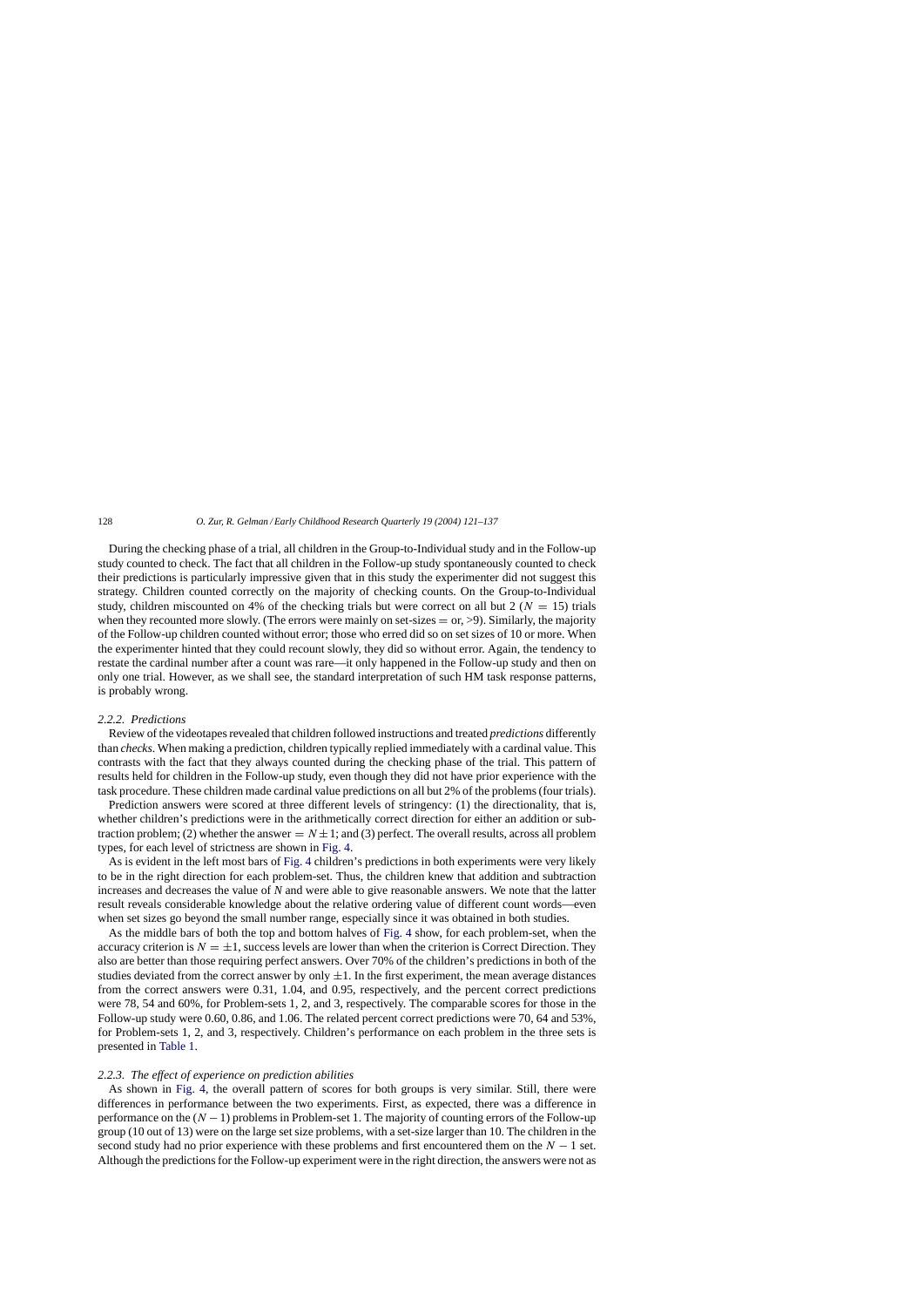<span id="page-8-0"></span>

Fig. 4. Percent children in both 4-year-old experiments who met one of three criteria: their predictions were in the correction direction (left most bars); within one of the correct answer (middle bars); or correct (right-hand bars).

close to the correct answers given by the children in the first study. The average absolute deviations from the correct answer were 0.31 and 0.60 for Experiments 1 and 2, respectively),  $t_{(24)} = 1.95$ ,  $P < 0.05$ .

A second difference showed up between the two studies on Problem-set 3 ( $N \pm 1$ , 2 or 3)—Novel Version. This problem-set was novel for the children in both experiments, particularly for problems where the initial set and/or answer was larger than  $8(8 + 4, 12 + 3, 15 - 2$  and  $13 - 3)$ . Yet, the children who had related in-class experience were more likely than children in Follow-up study to make correct predictions. Predictions on these problems by the Follow-up children were in the right direction, but none were accurate, as can be seen in [Table 1.](#page-5-0) These children were also less likely than those in the initial study to make predictions close to the correct answer,  $t_{(9)} = 2.9$ ,  $P < 0.01$ . The average distances from the correct answer on these problems were 1.3 and 2.6 for the first and second studies, respectively.

#### *2.2.4. Solution-paths*

To find out how the children arrived at their answers, prediction behaviors and strategies were reliably coded from audio and/or videotapes of the sessions. Some of the children predicted quickly; others took time. Individual prediction times were coded as either *fast* or *delayed*. Fast predictions were given within 2 s or less after the request for a prediction. The number of fast answers decreased across successively more difficult problem-sets. The respective values for fast predictions in the first study were 60, 54 and 45% of the trials in Problem-sets 1, 2, and 3. Those for the Follow-up study were 60, 55 and 30%. The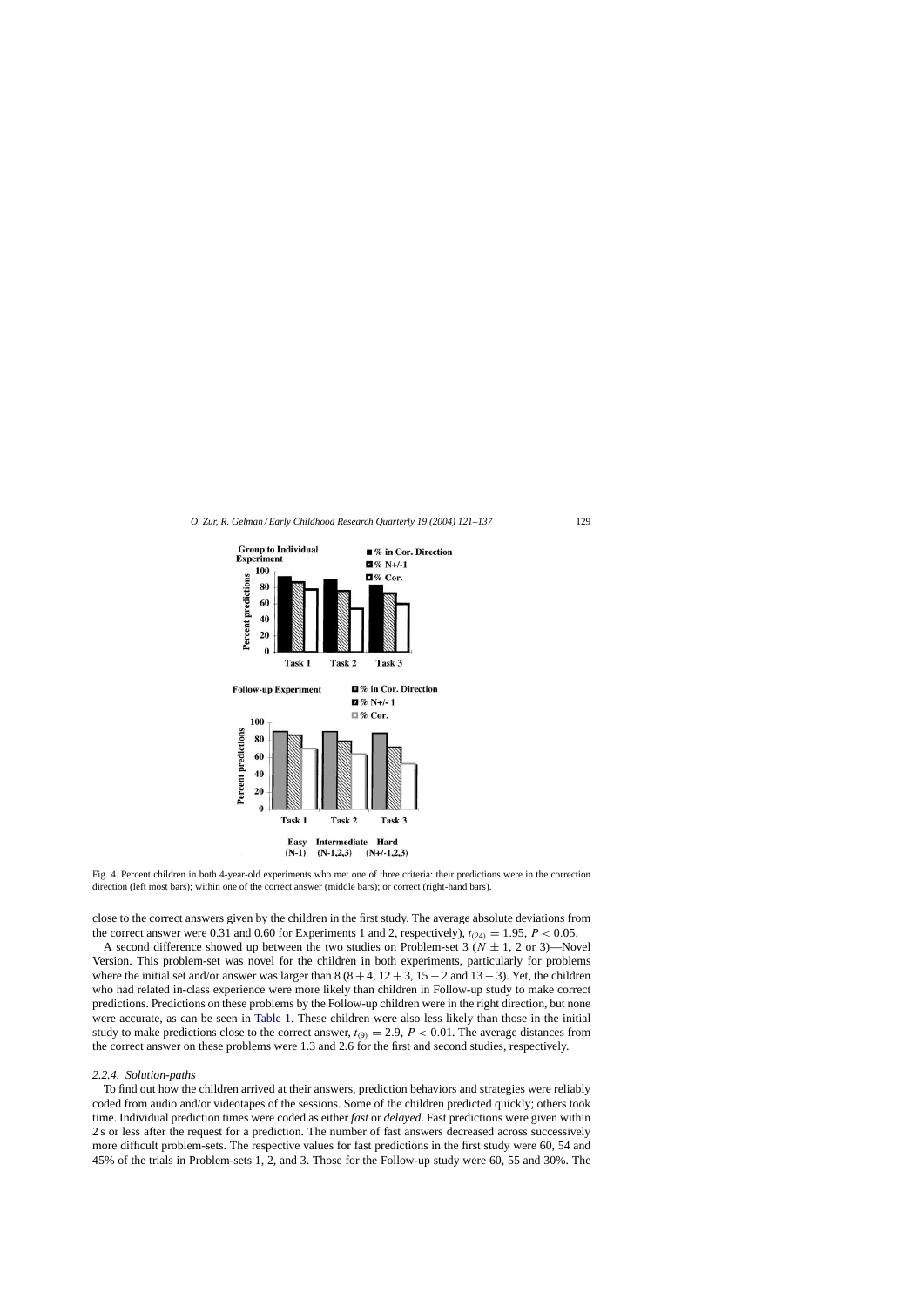fast answers were more frequent on small set size problems on all three sets. In contrast, the delayed answers were more frequent when children solved large set size problems. On Problem-set 1 ( $N - 1$ ), for example, the percentage of subjects who answered fast decreased from 71 to 21% to as the problems' set-size increased.

To our surprise, there was a relation between the time to respond and the accuracy level of the predictions. Fast predictions were more likely to be correct than were delayed predictions,  $\chi^2_{(1)} = 29.9$ ,  $P < 0.01$ . This was true for every child and every problem-set. Such results parallel findings reported by [Siegler](#page-15-0) [and Jenkins \(1989\)](#page-15-0) for older children. Those who reply fast are assumed to use a mental addition or subtraction strategy. Overall, 81% of the fast answers for children in the Group-to-Individual study were correct. In contrast, only 48% of the delayed answers provided by these same children were correct. The comparable figures for predictions on each task were 93, 70 and 80%, for fast responses, and 65, 35, and 43%, for delayed responses, on Problem-sets 1, 2, and 3, respectively. If these children gave a fast answer, they were likely to be correct on both large and small set size problems. There were 125 large set-size trials. Children gave delayed answers on 77 trials and fast answers on 48 trials. Only 39% of the delayed answers were correct, whereas 66% of the fast predictions were correct.

A similar pattern of results was observed in the Follow-up experiment. Overall, 86% of children's fast answers were correct. In contrast, only 46% of the predictions that were made following a delay were correct. Fast predictions were significantly more likely to be correct,  $\chi^2_{(1)} = 37.3$ ,  $P < 0.001$ . As in Experiment 1, it held true on small and large set-size problems. On the large set-size problems, 65% of the fast answers were correct, but only 31% of the delayed predictions were correct.

We observed four strategies for delayed predictions: (i) *Tried to look*: In the first study, although the child did not count, she tried to peek at the uncovered items before giving an answer. Such efforts led the experimenter to say, "Wait, don't look." During the first experiment, this happened on 21% of the trials of each of the problem-sets, and was more frequent on small set-size problems (e.g.,  $1 + 2$ ,  $4 - 3$ ). The percentage of subjects who did this increased from 21% on Problem-set 1 to 64% on Problem-set 3; (ii) *Wanting to count*: The child asked if she could count the array and was told no. This happened on a minority of the trials in the first study, 29, 23, and 11% for Problem-sets 1, 2 and 3. It was most frequent on the first and second trials of the  $N - 1$  subtraction sets for which the largest set size problems were presented first (e.g., 12 − 1, 11 − 2). On Problem-set 3 *wanting to count* was more likely on problems with the larger addend, or subtrahend (e.g.,  $3 + 3$ ,  $6 + 4$ ,  $1 + 5$ ,  $10 - 4$ ). *Wanting to count* behavior was less frequent during the Follow-up study, occurring on 14% of trials. Again, prediction trials that involved delays were most likely to induce the "wanting to count" behaviors. It was most common on the initial prediction trials of each task; (iii) *Counting aloud*: Two subjects counted aloud to figure out the answers. One of them counted backwards (on subtraction problems), and the other used a "count all" ([Fuson, 1988\)](#page-15-0) solution; and (iv) *Fingers*: When this strategy was used, a child did not count verbally, but used her fingers to either show or figure out the answer to the problem. Even though we did not see this in their class, 6 of the 14 children in the first study used their fingers on at least one prediction trial. One of these children used his fingers on all trials. None of the Follow-up subjects adopted a finger strategy.

## *2.3. Summary of the 4-year-old experiments*

The pattern of results for both experiments is comparable. Differences are localized in ways that reflect the in-class experience of children in the first study. These children had some (albeit not a great deal)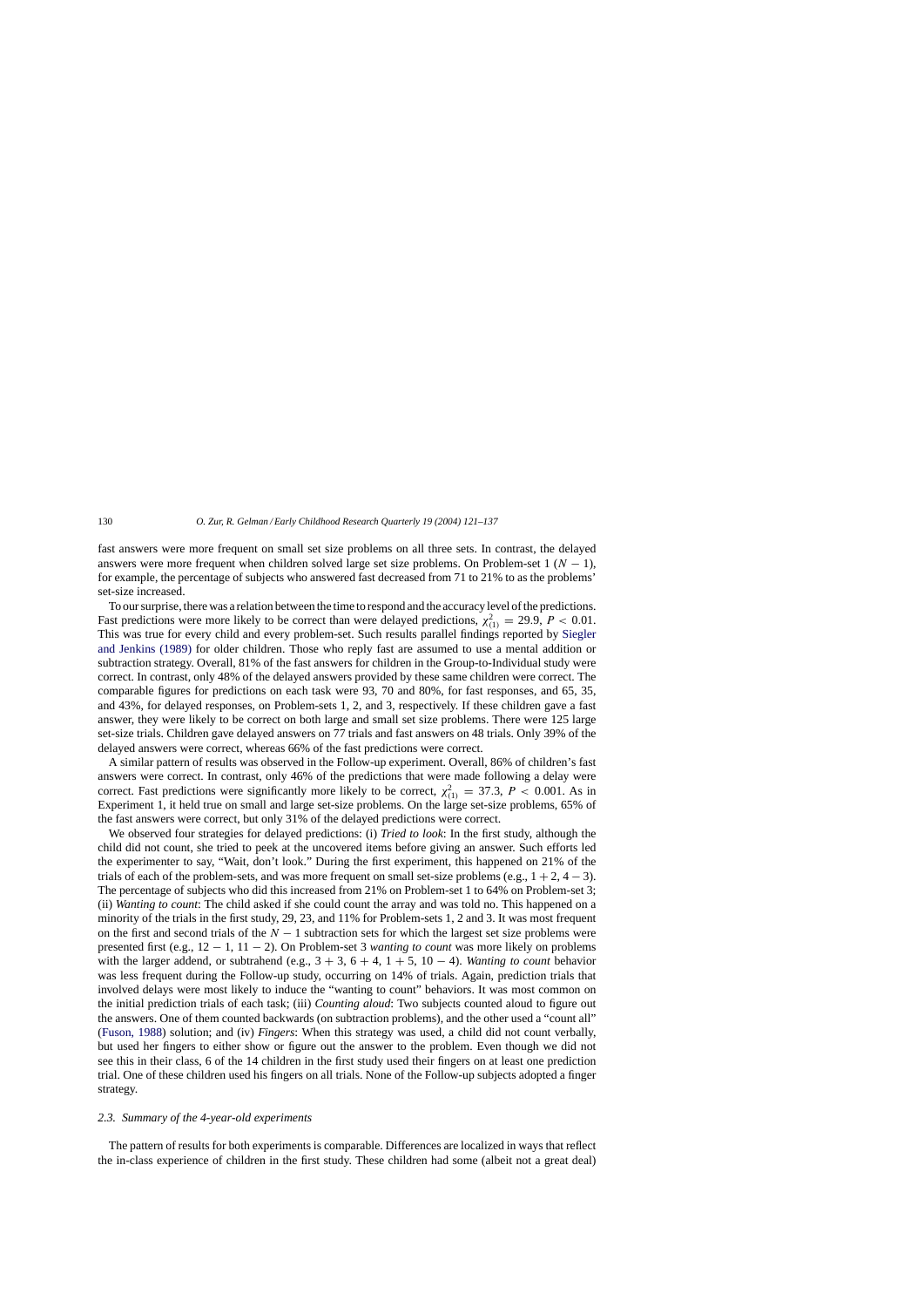experience with the problem formats and novel large set-size problems. Their predicting and counting scores were more accurate than the children who did not share this prior experience. Nevertheless, the novices did rather well. It is particularly relevant that these children, who had no previous experience with the problems, made many fast predictions, with the majority of these quick responses being correct, even for large set-sizes. Thus, the ability to give fast responses for arithmetic problems cannot simply be a matter of in-class practice with the problem form. In addition, these children knew to count in order to check their predictions—even though they were not told to do so. But what should we expect for still younger children? Are they able to relate cardinal values to addition and subtraction? If so, do they also use different strategies for predicting and checking?

## **3. The 3-year-old experiment**

In studies of counting, young children are likely to fail the "How Many" and Give X (to a puppet or experimenter) tasks [\(Fluck & Henderson, 1996; Wynn, 1990\)](#page-15-0). Such evidence is used to conclude that there is lack of initial understanding about verbal counting and enumeration. However, at that same young age, they can solve addition and subtraction problems with small numbers (e.g., [Gelman, 1972; Hughes,](#page-15-0) [1981; Starkey & Gelman, 1982](#page-15-0)). In the latter studies, children were presented with a transformation (either addition or subtraction), and had to indicate the numerosity of the resultant array, either verbally by stating the numerosity of the transformed array, or non-verbally via surprise reactions or the creation of an array with the correct number of items. Our arithmetic-counting task incorporates both verbal counting and verbal arithmetic. If young 3-year-olds can succeed on it, we will have further evidence that they count with understanding, that is, relate cardinal values to addition and subtraction.

## *3.1. Details*

Eighteen children were recruited from a preschool summer camp in the West Valley area of Los Angeles. Fifteen (eight boys, seven girls), aged  $3.1-3.7$  ( $M = 3.4$ , median = 3.5) completed the experiment. Their ages were evenly distributed across the sample range with 10 falling between the ages of 3.1 and 3.5. Given the target age range, we chose to restrict our set-size range and used problems with a set-size up to  $N = 5$ . Given our interest in whether the 3-year-olds could generate cardinal values to make a prediction, and only then count to check their predictions, the array always was covered during the transformation and prediction phases.

# *3.1.1. Pre-test session*

The experimenter joined the children's morning camp activities for about four days. On a separate day there was an individual warm-up session that provided some experience with predicting and counting. During this session children had a chance to either "count" or "predict and count" the number of parts on familiar (e.g., hand, car) and unfamiliar objects (e.g., an apple, half egg-carton. For example, in the "count" condition the experimenter presented the object "Here is a car. How many wheels does the car have?" In the "predict and count" condition—the experimenter presented the child with the object, then the object was covered and the experimenter said "How many wheels does the car have? Can you make a prediction?" After the child predicted, the object was uncovered and the child was asked to count and find out. The order of these tasks was counterbalanced. We intentionally chose items such that a child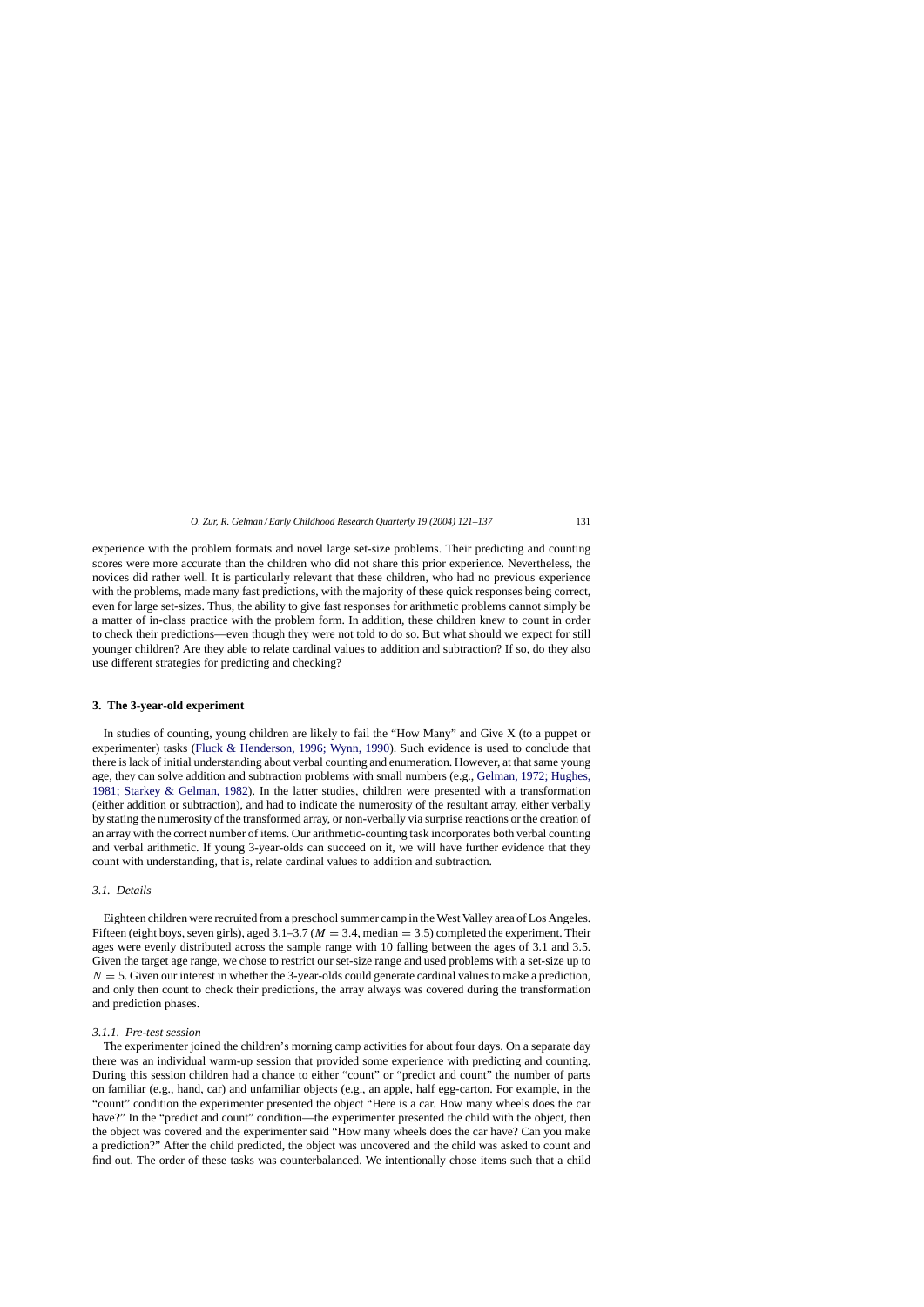<span id="page-11-0"></span>

Fig. 5. The young-three-olds' predictions for  $N + 1$  and  $N - 1$  problems.

was likely to make a correct prediction for some but not for others. Our goal was to show the child that a prediction could either be correct or not.

#### *3.2. Experimental session*

All children were given all problem-sets, in an easy-to-hard sequence. Problem-set 1 (Addition/ Subtraction up to 3) was presented first, and was followed immediately by Problem-set 2 (A/S up to 5). Both problem-sets included addition and subtraction problems embedded in songs, and used the counting-arithmetic sequence schematized in [Fig. 3.](#page-3-0) The materials used for the experiment included two sets of small plastic animals, three green frogs on Problem-set 1 (A/S up to 3), and six yellow ducks on Problem-set 2 (A/S up to 5). Each animal was about 5 cm long, except for one duck that was slightly bigger than the rest and served as "mother duck." A piece of white cloth was used to cover the array. Fig. 5 shows the problems in the context of the results. The testing sequence followed that used in the Follow-up study with older children, save for the change in items. Counting was correct on all trials, which made it easy for the experimenter to positively reinforce a child. When a child's prediction for a trial was not correct, the experimenter finished the counting part of the trial by saying "So, now we have" or "What did you just find out?"

# *3.3. Results*

## *3.3.1. Pre-test predicting and counting*

In making pre-test predictions, children usually generated a cardinal value (e.g., "two," "four"); but on a small minority of their trials they counted aloud up to the value (e.g., "one, two, three," when predicting there would be 3, say seeds in an apple). Some children always gave a count-prediction, some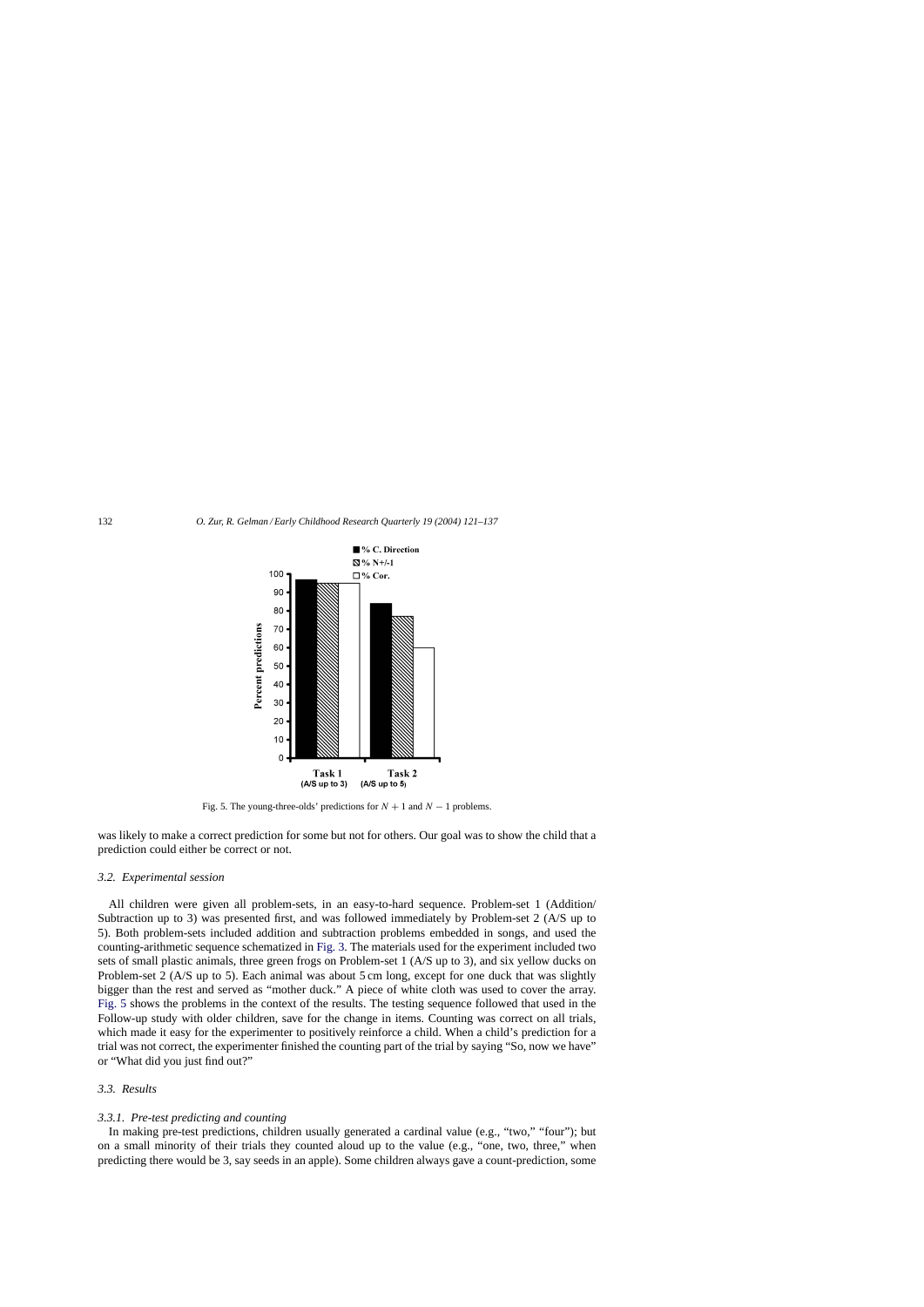children consistently generated a cardinal value and still others used both solutions. The ranges and median prediction for each object type were not random or arbitrary. Predictions about the number of parts of more familiar objects (e.g., airplane, car, hand) were very close to the correct value and the range was relatively small. In contrast, when children predicted the number of parts for less familiar items (e.g., egg carton), or for items where it was impossible to know the exact value (e.g., number of seeds in an apple), the prediction range was reliably bigger. In addition, when children were presented with a less familiar object, they were more likely to point to the covered object and tell the experimenter that they wanted to count its parts.

Children who had some prediction experience before they counted were correct on 79% of their initial efforts to count a display. If we include recounts after the experimenter provided hints (a request to count more slowly, pointing to the parts while children counted, or a re-statement of the first count word), the accuracy level is 89%. Of interest is the fact that those who only had pre-test counting but no prediction experience did not count as well. Overall, 59% of their starting counts were correct. If hints are allowed, the accuracy level is 71%. For both groups, the majority of the counting errors occurred when children counted the seeds in the apple, or the objects with six parts (egg carton and truck). It usually involved counting one less or one too many.

#### *3.3.2. Prediction phase*

All of the children appeared to understand what "making a prediction" meant whether or not they had predicting experience in the warm-up phase. Children made predictions on all but one of the arithmetic trials. On 87% of the arithmetic trials, children were able to alternate between generating a cardinal value during the prediction phase, and "counting" *on their own* during the checking phase. Ten of the 15 children always stated a cardinal value during the prediction phase; the remaining five children generated a cardinal value on at least 60% of the arithmetic trials. On only 13% of the trials did children fail to offer a cardinal value as a prediction. On these trials, they either counted out loud up to the predicted value (10%), or held up *N*fingers (3%). On 24% of the arithmetic trials, children both stated a cardinal value, and held up*N*fingers.

[Fig. 5](#page-11-0) shows that about 90% of children's predictions were in the right direction, although they were more likely to be in the right direction on Problem-set 1 than on the Problem-set 2 with the larger values. Like the 4-year-olds, these young children showed an implicit understanding of the principled requirement that addition increases numerosity and subtraction decreases numerosity. The figure also shows that a large proportion of the predictions were only off by  $\pm 1$ . Still, as the set-size increased (Problem-set 2: A/S up to 5), the proportion of predictions that was accurate or off by one decreased. As in Experiment 1, children's predictions increased or decreased with the value of the answers to the problems, and the predicted values were close to the problems' answers. After a child made a prediction, the experimenter uncovered the array and asked the child to "count and find out." On 92% of trials, children started out by counting the array. On the remaining trials, children looked at the items, stated the cardinal value, and only then counted the array. Children were extremely good at counting the array. Counting was correct on all trials but one. As in Experiments 1 and 2, children rarely spontaneously repeated the cardinal value after counting the array (7% of trials); only one child responded with a cardinal value after counting. On 20% of trials, the experimenter asked the child "How many?" after the checking-count. In this case, the children responded with the correct cardinal value on all but two trials.

As in the two experiments with 4-year-olds, predictions were either fast or delayed, and the number of fast predictions decreased from Problem-set 1 (A/S up to 3) to Problem-set 2 (A/S up to 5), as the task difficulty level increased. These young 3-year-old children gave fast answers on 78 and 51% of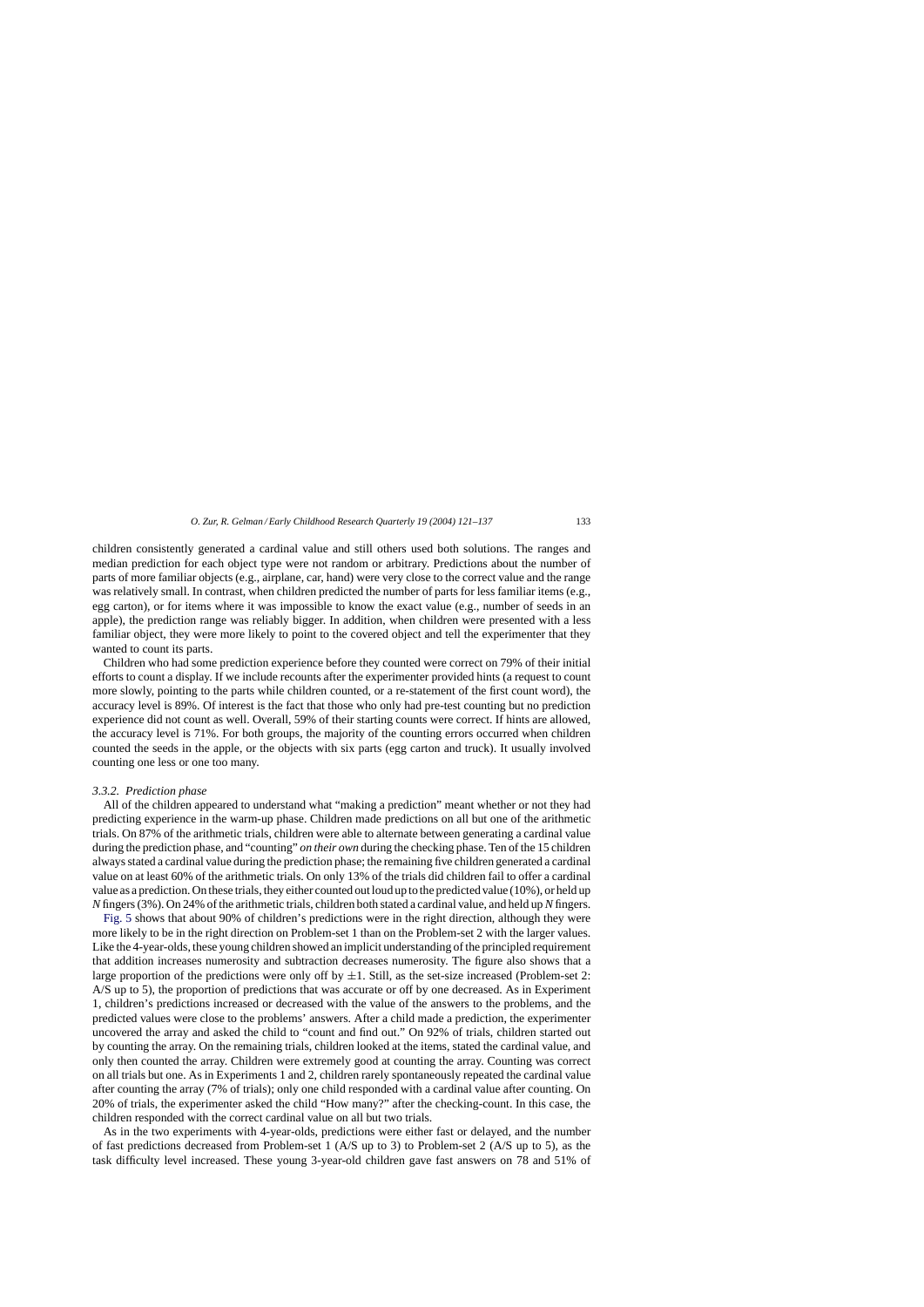Problem-sets 1 and 2, respectively. These fast answers were given either just after the song ended, or after the experimenter re-stated the problem at the end of the song.

Once again we found a relation between time to respond and accuracy level of the predictions. Fast predictions were more likely to be correct than delayed predictions. The percentages of correct predictions for fast answers were greater than those given after a delay. This is particularly evident on Problem-set 2 (A/S up to 5); children were correct on 75% of the fast answers, but only on 45% of the delayed (short or long) ones. On Problem-set 1 (A/S up to 3), all the fast predictions and those given after a *short* delay were correct, but only 66% of the answers after a *long* delay were correct. Again, when a prediction trial involved a delay, some children *tried to count* the array (10% of trials). They usually tried to uncover the array in order to find out the answer. Of course, such efforts were interrupted. The slow-delayed distinction reflects the differential use of a rapid addition-subtraction as opposed to a count-everything strategy in older children. Of interest, is the possibility that same is so for preschool children. This is an unexpected outcome but one that deserves both research and pedagogical attention.

## *3.4. Summary*

The foregoing results tell us that the arithmetic-counting task can be used with young 3-year-olds. Even these young children demonstrated an understanding of the distinction between predicting and counting in order to check a prediction. During the prediction phase of each trial, children did not simply count to themselves. All children were able to offer a cardinal value that resulted from an addition or subtraction. Some made comments (hedges) unique to the prediction phase; e.g., "I think four," "Maybe two." The predictions they generated honored the principles that addition increases numerosity and subtraction decreases numerosity. They also made reasonable predictions—ones which were correct or in the correct direction. Even though the experiment involved small set-sizes, it is unlikely that these young children solved the problems by using a perceptual, non-numerical procedure, often called "subitizing." After all, the arrays were covered. Further, like the older children (on larger set-sizes), they exhibited variability in the time they took to answer. When the children made a delayed answer, they attempted to apply verbal counting strategies; they either asked the experimenter if they could count, or wanted to uncover the array in order to find out the answer. Children's attempts to count indicate an understanding of the function of counting in solving an arithmetic problem. During the checking phase, children did not simply repeat their prediction; they counted the arrays, and their counts were usually correct. Further, the answer to a count won out.

The arithmetic-counting task uncovered evidence that the young 3-year-olds in our study used counting in a numerical reasoning task. It brought out young children's ability to use count words in an arithmetic context, where counting is in the service of solving addition and subtraction and renders an arithmetically meaningful outcome. In this regard, the "arithmetic-counting task shared a key characteristic with Gelman's "magic-task" [\(Gelman, 1972, 1993\).](#page-15-0) On both tasks, children were required to relate their implicit knowledge of counting to arithmetic principles. Straightforward counting tasks (e.g., HM) or other arithmetic tasks used with young children do not share this feature.

## **4. Theoretical implications**

We combined a naturalistic study in the preschool classroom with an experimental method in order to ask whether 3- and 4-year-old children can count with understanding. The in-class observations led to a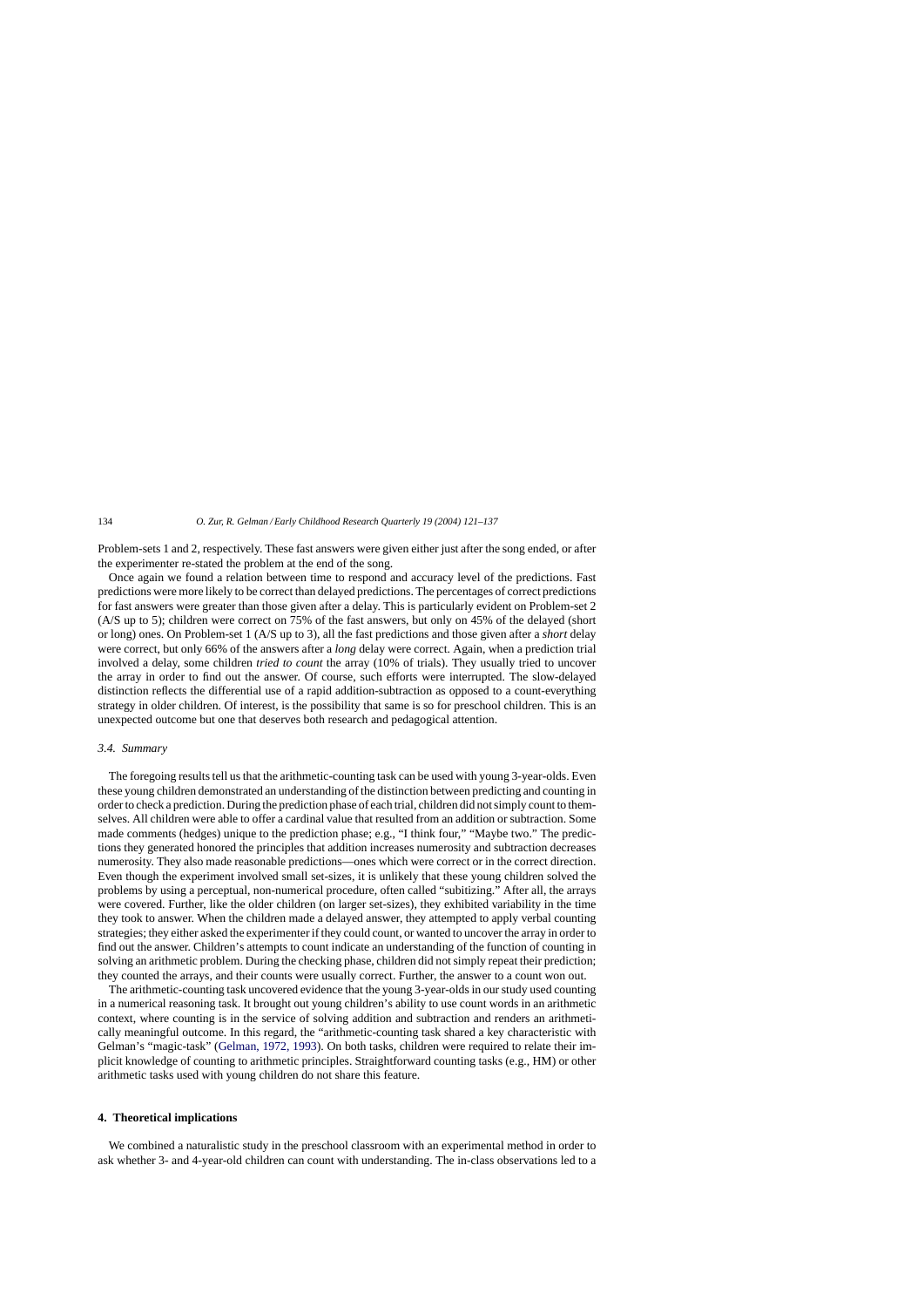partnership with a terrific teacher who went along with our somewhat unusual requests as to how to alter the arithmetic-counting task. We all learned that the children could do more than expected. A similar pattern of results was obtained with children who had no relevant in-class experience. All groups of children, even the those in the young 3-year-olds study could generate arithmetically reasonable predictions, that is ones that were in the right direction. Importantly, many gave predictions that either were correct or very close to the correct answer and then chose to rely on their correct counting checks for the answer.

The number-game we were lucky to witness in a classroom setting, and then expand, was assimilated with relative ease. It did not require any formal instruction and therefore meets a commonly assumed criterion regarding the choice of a preschool 'curriculum'. A short pre-test experience sufficed even for young 3-year-olds. Children were engaged and motivated to take turns and solve the number-problems. What is it about the arithmetic-counting task that brings to the fore their competence? Number-games of this kind allow for the use of an implicit or intuitive sense of numerical operations. In solving an arithmetic problem, children use counting to satisfy a meaningful goal—to find the number of objects in the transformed set. In this process, a higher-level conceptual knowledge of addition and subtraction guides and constrains children's counts. As suggested by Gelman ([Gelman, 2000; Gelman & Williams, 1998\),](#page-15-0) learning in the domain of number benefits from skeletal mental structures that expedite the assimilation and use of domain-relevant knowledge. The arithmetic-counting games provide input that map onto existing implicit number knowledge structures. Our position is consistent with [Siegler and Jenkins' \(1989\)](#page-15-0) view that the process of arithmetic-problem solving is constrained by a goal sketch and [Saxe's \(1991\)](#page-15-0) emphasis on social goals for arithmetic. Counting tasks that are not embedded in number reasoning contexts do not share these features. This is why we are skeptical about conclusions based only on counting or comparison tasks.

We end with a word of caution: Many investigators hold that early counting lacks any appreciation of the quantitative function of counting (e.g., [Baroody & Price, 1983; Fuson, 1988; Simon, 1997; Sophian,](#page-15-0) [1998\).](#page-15-0) We join with [Ginsburg \(1989\)](#page-15-0) in contesting this position. Nevertheless, we do not mean to say that young children do not have to work at learning the count list. Unfortunately, the count word string is a long serial list that must be mastered. Whenever humans, be they young children or adults, have to learn a serial list there is no substitute for practice. So, we recognize that practice is necessary. The issue is how should practice be embedded in the preschool day?

Our view regarding the role of practice is this: Since the ultimate goal is to achieve learning with understanding, it is important for teachers to keep in mind the well-known psychological fat that practice is likely to have more effect if it builds upon and extends beginning verbal understandings of the meaning and role of count words. Since the meaning is tied to arithmetic operations, teachers are well advised to relate counting practice to the relationship between count words and the operations of addition, subtraction and ordering.

# **5. Practical implications**

The work covered here has direct implications for early number and science curricula. The ease with which young children learn to predict and check can serve teachers in all kinds of ways. For example, in exploring the inside and outside of fruits and vegetables, children made predictions about "what's inside" ([Gelman & Brenneman, in press\).](#page-15-0) We are sure that teachers will outdo us in thinking of ways to use this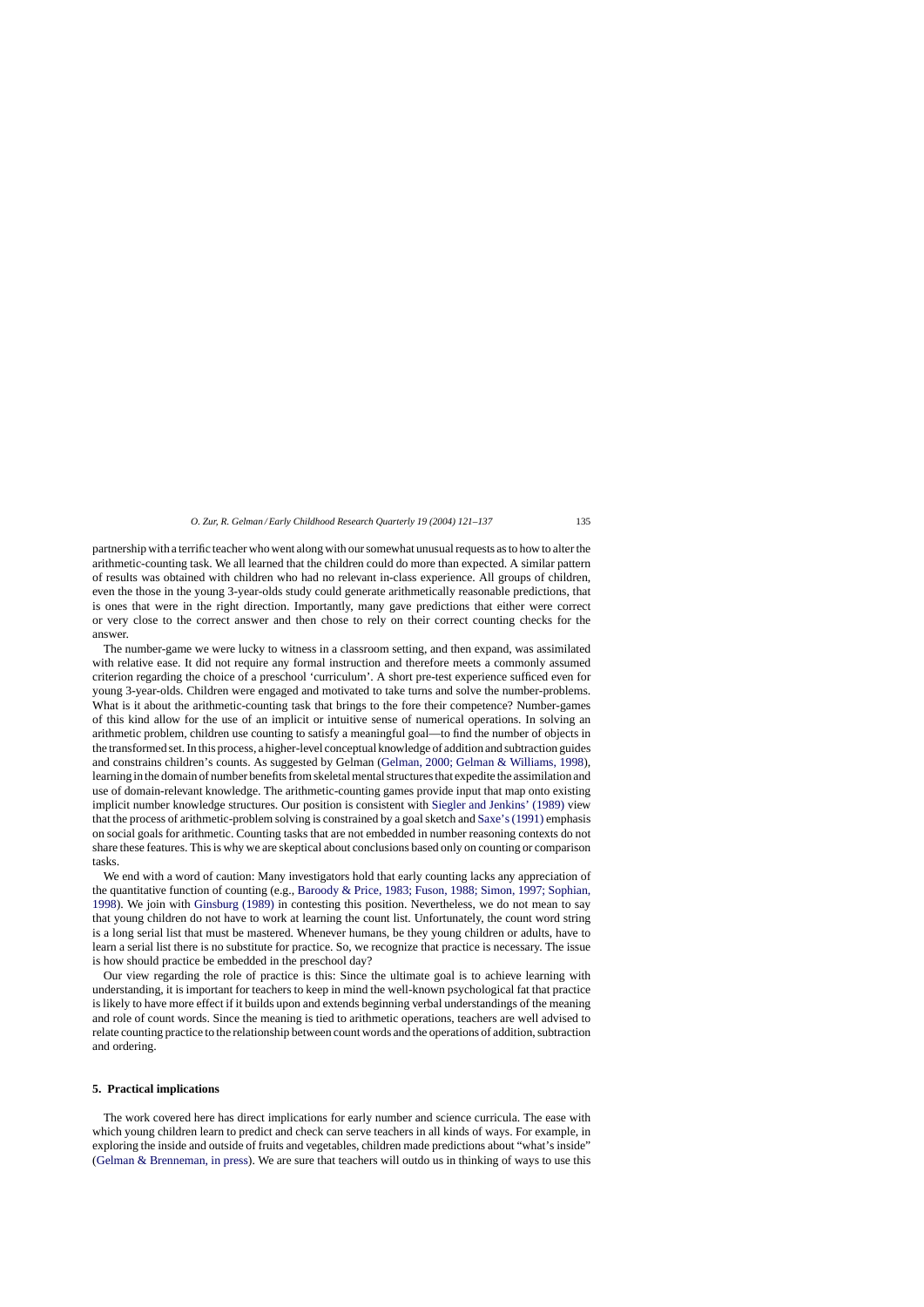<span id="page-15-0"></span>informal learning tool. After all, the success of the work reported depended on our privilege to be able to cycle from the classroom to lab, to classroom, and so on.

The similarities and differences in the pattern of results presented here and in other publications have implications for preschool math programs. First, there is good reason to provide young children with opportunities to work with largish set sizes. Doing so expands the range of arithmetic problems they can handle and encourages the mapping of the counting principles to words that represent larger values. Second, since children are able to relate their counts to arithmetic principle, teachers are well advised to use various counting-arithmetic games. Not only do children catch on, they enjoy them and get meaningful practice at learning the count sequence, their ordering and cardinal meanings and how these relate to addition and subtraction.

#### **Acknowledgements**

Support for this work came from NSF Grants No. SBR-9209741, and FDP-NSF No. SPR9720410 to Rochel Gelman, and a pre-doctoral NIMH training Grant No. USPHS-MH19926 to Osnat Zur. We especially thank Alyssa Lafosse and Andrew Lac, for their help in coding and entering the data; Sara Cordes for thoughtful comments about the manuscript; and Susan Wood, the staff, children, and parents of the Bellagio site of the UCLA Child Care Services, and the Temple Aliyah Nursery School.

## **References**

Baroody, A. J., & Price, J. (1983). The development of the number-word sequence in the counting of three-year-olds. *Journal for Research in Mathematics Education*, *14*(5), 361–368.

Carey, S. (1998). Knowledge of number: Its evolution and ontogenesis. *Science*, *242*, 641–642.

Fluck, M., & Henderson, L. (1996). Counting and cardinality in English pupils. *British Journal of Educational Psychology*, *66*, 501–517.

Frye, D., Braisby, N., Lowe, J., Maroudas, C., & Nicholls, J. (1989). Young children's understanding of counting and cardinality. *Child Development*, *60*, 1158–1171.

Fuson, K. C. (1988). *Children's counting and concepts of number*. New York: Springer-Verlag.

Fuson, K., Pergament, G., Lyons, B., & Hall, J. (1985). Children's conformity to the cardinality rule as a function of set size and counting accuracy. *Child Development*, *56*, 1429–1436.

- Gelman, R. (1972). Logical capacity of very young children: Number invariance rules. *Child Development*, *43*, 75–90.
- Gelman, R. (1993). A rational-constructivist account of early learning about numbers and objects. *The Psychology of Learning and Motivation*, *30*, 61–96.
- Gelman, R. (2000). The epigenesis of mathematical thinking. *Journal of Applied Developmental Psychology*, *21*(1), 27– 37.

Gelman, R., & Brenneman, K. (in press). Science learning pathways for young children. *Early Child Research Quarterly*.

- Gelman, R., & Gallistel, C. R. (1978). *The child's understanding of number*. Cambridge, MA: Harvard University Press.
- Gelman, R., & Williams E. M. (1998). Enabling constraints for cognitive development and learning: Domain specificity and epigenesis. In D. Kuhn & R. S. Siegler (Eds.), *Cognition, perception and language* (Vol. 2, pp. 575–630). New York: Wiley.
- Ginsburg, H. P. (1989). *Children's arithmetic* (2nd ed.). Austin, TX: Pro-Ed.
- Hughes, M. (1981). Can preschool children add and subtract? *Educational Psychology*, *1*, 207–219.
- Saxe, G. B. (1991). *Culture and cognitive development*. Hillsdale, NJ: Lawrence Erlbaum Associates.
- Siegler, R. S., & Jenkins, E. (1989). *How children discover new strategies*. Hillsdale, NJ: Erlbaum.
- Simon, T. J. (1997). Reconceptualizing the origins of number knowledge: A "non-numerical" account. *Cognitive Development*, *12*, 349–372.